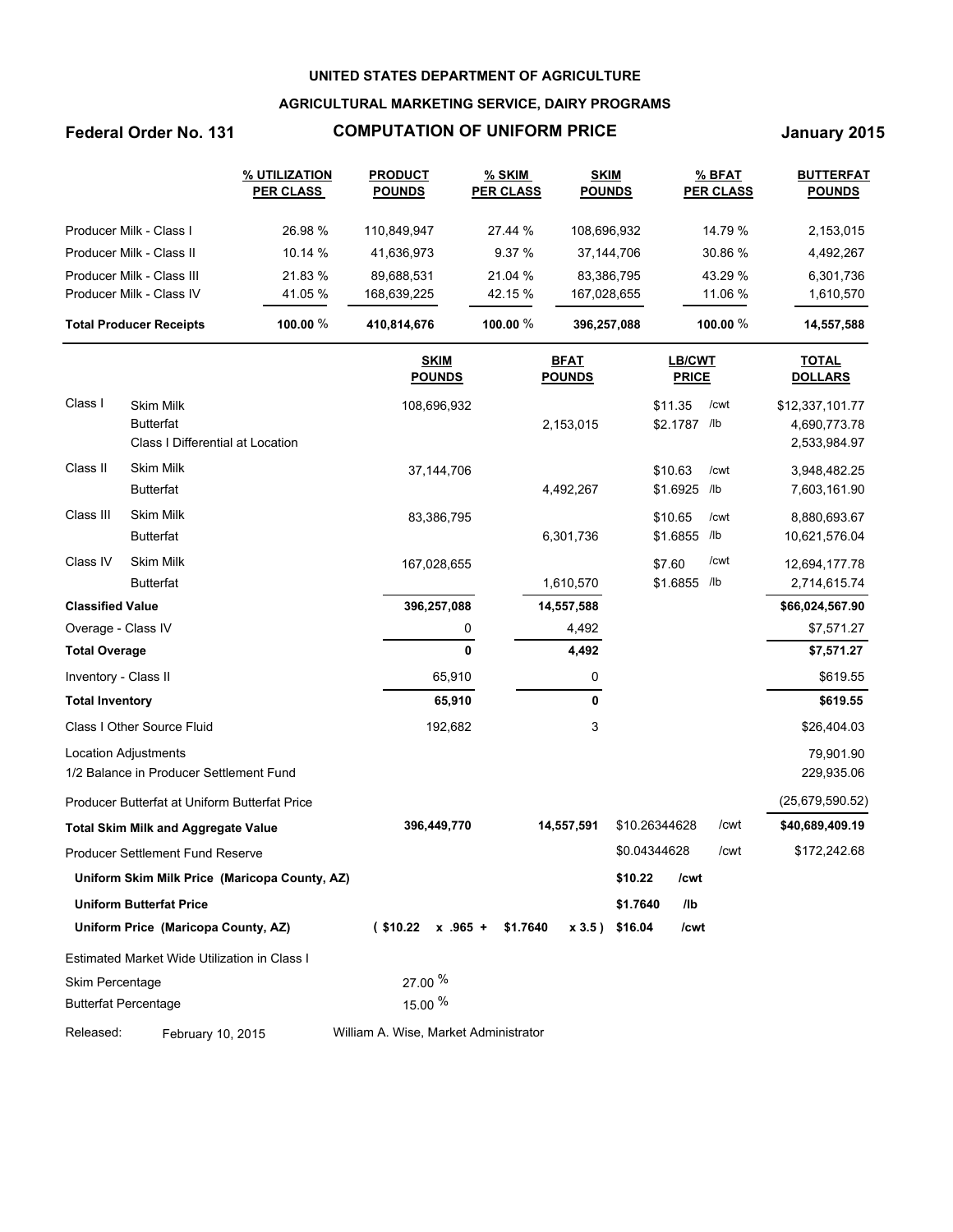### **AGRICULTURAL MARKETING SERVICE, DAIRY PROGRAMS**

# Federal Order No. 131 **COMPUTATION OF UNIFORM PRICE** February 2015

|                                | % UTILIZATION<br><b>PER CLASS</b> | <b>PRODUCT</b><br><b>POUNDS</b> | % SKIM<br><b>PER CLASS</b> | <b>SKIM</b><br><b>POUNDS</b> | % BFAT<br><b>PER CLASS</b> | <b>BUTTERFAT</b><br><b>POUNDS</b> |
|--------------------------------|-----------------------------------|---------------------------------|----------------------------|------------------------------|----------------------------|-----------------------------------|
| Producer Milk - Class I        | 26.44 %                           | 101.299.394                     | 26.88 %                    | 99,371,908                   | 14.46 %                    | 1,927,486                         |
| Producer Milk - Class II       | 11.34 %                           | 43.437.752                      | 10.63 %                    | 39,321,240                   | 30.89 %                    | 4,116,512                         |
| Producer Milk - Class III      | 18.98 %                           | 72.699.181                      | 18.16 %                    | 67,146,434                   | 41.66 %                    | 5,552,747                         |
| Producer Milk - Class IV       | 43.24 %                           | 165,646,812                     | 44.33 %                    | 163,915,115                  | 12.99 %                    | 1,731,697                         |
| <b>Total Producer Receipts</b> | 100.00 $%$                        | 383,083,139                     | 100.00 $%$                 | 369,754,697                  | 100.00 $%$                 | 13,328,442                        |

|                         |                                                                          |                                     | <b>SKIM</b><br><b>POUNDS</b> |          | <b>BFAT</b><br><b>POUNDS</b> |              | LB/CWT<br><b>PRICE</b> |             | <b>TOTAL</b><br><b>DOLLARS</b>                  |
|-------------------------|--------------------------------------------------------------------------|-------------------------------------|------------------------------|----------|------------------------------|--------------|------------------------|-------------|-------------------------------------------------|
| Class I                 | <b>Skim Milk</b><br><b>Butterfat</b><br>Class I Differential at Location |                                     | 99,371,908                   |          | 1,927,486                    | \$10.76      | \$1.6719               | /cwt<br>/lb | \$10,692,417.31<br>3,222,563.84<br>2,314,244.40 |
| Class II                | <b>Skim Milk</b><br><b>Butterfat</b>                                     |                                     | 39,321,240                   |          | 4,116,512                    | \$8.34       | \$1.8366               | /cwt<br>/lb | 3,279,391.40<br>7,560,385.93                    |
| Class III               | Skim Milk<br><b>Butterfat</b>                                            |                                     | 67,146,434                   |          | 5,552,747                    | \$9.39       | \$1.8296               | /cwt<br>/lb | 6,305,050.15<br>10,159,305.91                   |
| Class IV                | <b>Skim Milk</b><br><b>Butterfat</b>                                     |                                     | 163,915,115                  |          | 1,731,697                    | \$7.69       | \$1.8296               | /cwt<br>/lb | 12,605,072.35<br>3,168,312.83                   |
| <b>Classified Value</b> |                                                                          |                                     | 369,754,697                  |          | 13,328,442                   |              |                        |             | \$59,306,744.12                                 |
| Overage - Class I       |                                                                          |                                     | 3,750                        |          | 0                            |              |                        |             | \$482.25                                        |
| <b>Total Overage</b>    |                                                                          |                                     | 3,750                        |          | $\bf{0}$                     |              |                        |             | \$482.25                                        |
| Inventory - Class II    |                                                                          |                                     | 0                            |          | 5,544                        |              |                        |             | \$837.70                                        |
| <b>Total Inventory</b>  |                                                                          |                                     | 0                            |          | 5,544                        |              |                        |             | \$837.70                                        |
|                         | Class I Other Source Fluid                                               |                                     | 195,399                      |          | 2                            |              |                        |             | \$25,620.21                                     |
|                         | <b>Location Adjustments</b><br>1/2 Balance in Producer Settlement Fund   |                                     |                              |          |                              |              |                        |             | 73,541.50<br>237,453.34                         |
|                         | Producer Butterfat at Uniform Butterfat Price                            |                                     |                              |          |                              |              |                        |             | (24, 153, 806.22)                               |
|                         | <b>Total Skim Milk and Aggregate Value</b>                               |                                     | 369,950,096                  |          | 13,328,444                   | \$9.59342173 |                        | /cwt        | \$35,490,872.90                                 |
|                         | <b>Producer Settlement Fund Reserve</b>                                  |                                     |                              |          |                              | \$0.04342173 |                        | /cwt        | \$160,638.73                                    |
|                         | Uniform Skim Milk Price (Maricopa County, AZ)                            |                                     |                              |          |                              | \$9.55       | /cwt                   |             |                                                 |
|                         | <b>Uniform Butterfat Price</b>                                           |                                     |                              |          |                              | \$1.8122     | I <sub>1</sub>         |             |                                                 |
|                         | Uniform Price (Maricopa County, AZ)                                      | $($ \$9.55                          | $x$ .965 +                   | \$1.8122 | x3.5)                        | \$15.56      | /cwt                   |             |                                                 |
|                         | Estimated Market Wide Utilization in Class I                             |                                     |                              |          |                              |              |                        |             |                                                 |
| Skim Percentage         | <b>Butterfat Percentage</b>                                              | 27.00 %<br>15.00 %                  |                              |          |                              |              |                        |             |                                                 |
| Dologeod:               | $M = -1$ $AD$ $DAF$                                                      | William A Wise Market Administrator |                              |          |                              |              |                        |             |                                                 |

Released: March 10, 2015 William A. Wise, Market Administrator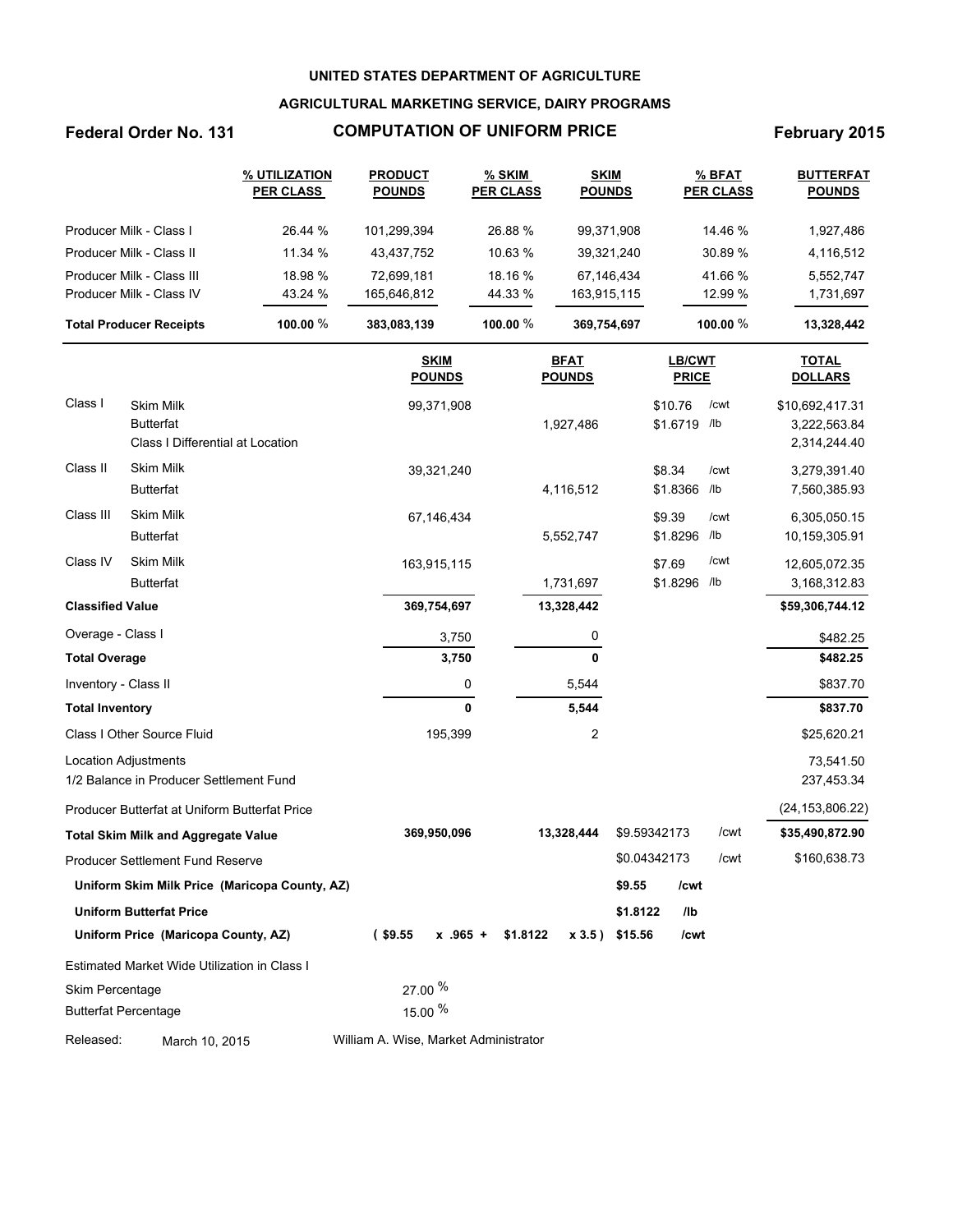## **AGRICULTURAL MARKETING SERVICE, DAIRY PROGRAMS**

# **Federal Order No. 131 COMPUTATION OF UNIFORM PRICE March 2015**

|                                | % UTILIZATION<br><b>PER CLASS</b> | <b>PRODUCT</b><br><b>POUNDS</b> | % SKIM<br><b>PER CLASS</b> | <b>SKIM</b><br><b>POUNDS</b> | % BFAT<br><b>PER CLASS</b> | <b>BUTTERFAT</b><br><b>POUNDS</b> |
|--------------------------------|-----------------------------------|---------------------------------|----------------------------|------------------------------|----------------------------|-----------------------------------|
| Producer Milk - Class I        | 26.14 %                           | 113.715.101                     | 26.53 %                    | 111.491.605                  | 14.96 %                    | 2,223,496                         |
| Producer Milk - Class II       | 10.49%                            | 45.629.230                      | 9.78%                      | 41,080,975                   | 30.61%                     | 4,548,255                         |
| Producer Milk - Class III      | 20.70 %                           | 90.080.491                      | 19.80 %                    | 83.215.965                   | 46.19 %                    | 6,864,526                         |
| Producer Milk - Class IV       | 42.67 %                           | 185.650.000                     | 43.89 %                    | 184,425,292                  | 8.24%                      | 1,224,708                         |
| <b>Total Producer Receipts</b> | 100.00 $%$                        | 435,074,822                     | 100.00 $%$                 | 420,213,837                  | 100.00 $\%$                | 14,860,985                        |

|                         |                                                                          | <b>SKIM</b><br><b>POUNDS</b>          | <b>BFAT</b><br><b>POUNDS</b> | <b>LB/CWT</b><br><b>PRICE</b>                 | <b>TOTAL</b><br><b>DOLLARS</b>                  |
|-------------------------|--------------------------------------------------------------------------|---------------------------------------|------------------------------|-----------------------------------------------|-------------------------------------------------|
| Class I                 | <b>Skim Milk</b><br><b>Butterfat</b><br>Class I Differential at Location | 111,491,605                           | 2,223,496                    | \$9.59<br>/cwt<br>\$1.8008<br>/1 <sub>b</sub> | \$10,692,044.91<br>4,004,071.59<br>2,597,702.84 |
| Class II                | <b>Skim Milk</b><br><b>Butterfat</b>                                     | 41,080,975                            | 4,548,255                    | \$8.31<br>/cwt<br>\$1.8514<br>/lb             | 3,413,829.02<br>8,420,639.30                    |
| Class III               | Skim Milk<br><b>Butterfat</b>                                            | 83,215,965                            | 6,864,526                    | \$9.43<br>/cwt<br>\$1.8444<br>/lb             | 7,847,265.49<br>12,660,931.76                   |
| Class IV                | <b>Skim Milk</b><br><b>Butterfat</b>                                     | 184,425,292                           | 1,224,708                    | /cwt<br>\$7.61<br>\$1.8444<br>/lb             | 14,034,764.72<br>2,258,851.44                   |
| <b>Classified Value</b> |                                                                          | 420,213,837                           | 14,860,985                   |                                               | \$65,930,101.07                                 |
|                         | Class I Other Source Fluid                                               | 201,578                               | 3                            |                                               | \$24,073.88                                     |
|                         | <b>Location Adjustments</b><br>1/2 Balance in Producer Settlement Fund   |                                       |                              |                                               | 81,989.70<br>225,089.77                         |
|                         | Producer Butterfat at Uniform Butterfat Price                            |                                       |                              |                                               | (27, 394, 745.28)                               |
|                         | <b>Total Skim Milk and Aggregate Value</b>                               | 420,415,415                           | 14,860,988                   | \$9.24478688<br>/cwt                          | \$38,866,509.14                                 |
|                         | Producer Settlement Fund Reserve                                         |                                       |                              | \$0.04478688<br>/cwt                          | \$188,290.95                                    |
|                         | Uniform Skim Milk Price (Maricopa County, AZ)                            |                                       |                              | \$9.20<br>/cwt                                |                                                 |
|                         | <b>Uniform Butterfat Price</b>                                           |                                       |                              | \$1.8434<br>I <sub>1</sub>                    |                                                 |
|                         | Uniform Price (Maricopa County, AZ)                                      | $($ \$9.20<br>$x$ .965 +              | \$1.8434<br>x3.5             | \$15.33<br>/cwt                               |                                                 |
|                         | Estimated Market Wide Utilization in Class I                             |                                       |                              |                                               |                                                 |
| Skim Percentage         |                                                                          | 27.00 %                               |                              |                                               |                                                 |
|                         | <b>Butterfat Percentage</b>                                              | 14.00 %                               |                              |                                               |                                                 |
| Released:               | April 08, 2015                                                           | William A. Wise, Market Administrator |                              |                                               |                                                 |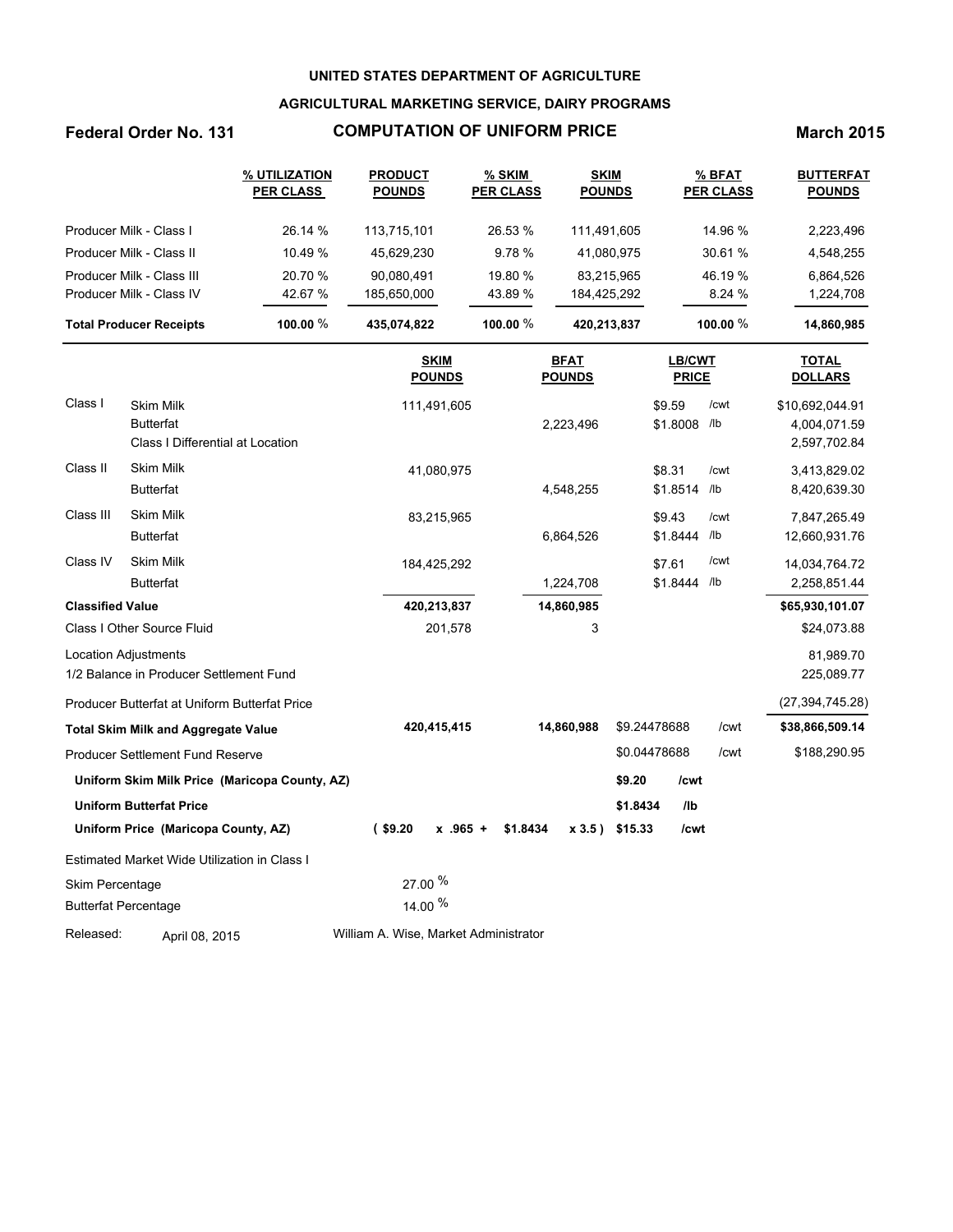## **AGRICULTURAL MARKETING SERVICE, DAIRY PROGRAMS**

# **Federal Order No. 131 COMPUTATION OF UNIFORM PRICE April 2015**

|                                | % UTILIZATION<br><b>PER CLASS</b> | <b>PRODUCT</b><br><b>POUNDS</b> | % SKIM<br><b>PER CLASS</b> | <b>SKIM</b><br><b>POUNDS</b> | % BFAT<br><b>PER CLASS</b> | <b>BUTTERFAT</b><br><b>POUNDS</b> |
|--------------------------------|-----------------------------------|---------------------------------|----------------------------|------------------------------|----------------------------|-----------------------------------|
| Producer Milk - Class I        | 25.91 %                           | 110,108,463                     | 26.31 %                    | 107,988,961                  | 14.66 %                    | 2,119,502                         |
| Producer Milk - Class II       | 9.81%                             | 41,686,365                      | 9.08%                      | 37,266,727                   | 30.57 %                    | 4,419,638                         |
| Producer Milk - Class III      | 19.89 %                           | 84.519.946                      | 18.94 %                    | 77.766.071                   | 46.72 %                    | 6,753,875                         |
| Producer Milk - Class IV       | 44.39 %                           | 188,660,177                     | 45.67 %                    | 187,495,778                  | 8.05%                      | 1,164,399                         |
| <b>Total Producer Receipts</b> | 100.00 $%$                        | 424,974,951                     | 100.00 $%$                 | 410,517,537                  | 100.00 $%$                 | 14,457,414                        |

|                         |                                               | <b>SKIM</b><br><b>POUNDS</b>          | <b>BFAT</b><br><b>POUNDS</b> | <b>LB/CWT</b><br><b>PRICE</b> | <b>TOTAL</b><br><b>DOLLARS</b> |
|-------------------------|-----------------------------------------------|---------------------------------------|------------------------------|-------------------------------|--------------------------------|
| Class I                 | <b>Skim Milk</b>                              | 107,988,961                           |                              | \$9.37<br>/cwt                | \$10,118,565.64                |
|                         | <b>Butterfat</b>                              |                                       | 2,119,502                    | \$1.8442<br>/lb               | 3,908,785.59                   |
|                         | Class I Differential at Location              |                                       |                              |                               | 2,509,310.76                   |
| Class II                | <b>Skim Milk</b>                              | 37,266,727                            |                              | \$8.63<br>/cwt                | 3,216,118.53                   |
|                         | <b>Butterfat</b>                              |                                       | 4,419,638                    | \$1.9010<br>/1 <sub>b</sub>   | 8,401,731.85                   |
| Class III               | <b>Skim Milk</b>                              | 77,766,071                            |                              | \$9.51<br>/cwt                | 7,395,553.35                   |
|                         | <b>Butterfat</b>                              |                                       | 6,753,875                    | \$1.8940<br>/1 <sub>b</sub>   | 12,791,839.25                  |
| Class IV                | <b>Skim Milk</b>                              | 187,495,778                           |                              | /cwt<br>\$7.13                | 13,368,448.97                  |
|                         | <b>Butterfat</b>                              |                                       | 1,164,399                    | \$1.8940<br>/lb               | 2,205,371.70                   |
| <b>Classified Value</b> |                                               | 410,517,537                           | 14,457,414                   |                               | \$63,915,725.64                |
| Overage - Class IV      |                                               | 0                                     | 3,474                        |                               | \$6,579.76                     |
| <b>Total Overage</b>    |                                               | 0                                     | 3,474                        |                               | \$6,579.76                     |
|                         | Class I Other Source Fluid                    | 194,660                               | 2                            |                               | \$22,817.88                    |
|                         | <b>Location Adjustments</b>                   |                                       |                              |                               | 87,230.77                      |
|                         | 1/2 Balance in Producer Settlement Fund       |                                       |                              |                               | 226,724.07                     |
|                         | Producer Butterfat at Uniform Butterfat Price |                                       |                              |                               | (27, 356, 322.56)              |
|                         | <b>Total Skim Milk and Aggregate Value</b>    | 410,712,197                           | 14,457,416                   | \$8.98506444<br>/cwt          | \$36,902,755.56                |
|                         | Producer Settlement Fund Reserve              |                                       |                              | \$0.04506444<br>/cwt          | \$185,085.15                   |
|                         | Uniform Skim Milk Price (Maricopa County, AZ) |                                       |                              | \$8.94<br>/cwt                |                                |
|                         | <b>Uniform Butterfat Price</b>                |                                       |                              | \$1.8922<br>I <sub>1</sub>    |                                |
|                         | Uniform Price (Maricopa County, AZ)           | $($ \$8.94<br>$x$ .965 +              | \$1.8922<br>$x 3.5$ )        | \$15.25<br>/cwt               |                                |
|                         | Estimated Market Wide Utilization in Class I  |                                       |                              |                               |                                |
| Skim Percentage         |                                               | 27.00 %                               |                              |                               |                                |
|                         | <b>Butterfat Percentage</b>                   | 15.00 %                               |                              |                               |                                |
| Released:               | May 11, 2015                                  | William A. Wise, Market Administrator |                              |                               |                                |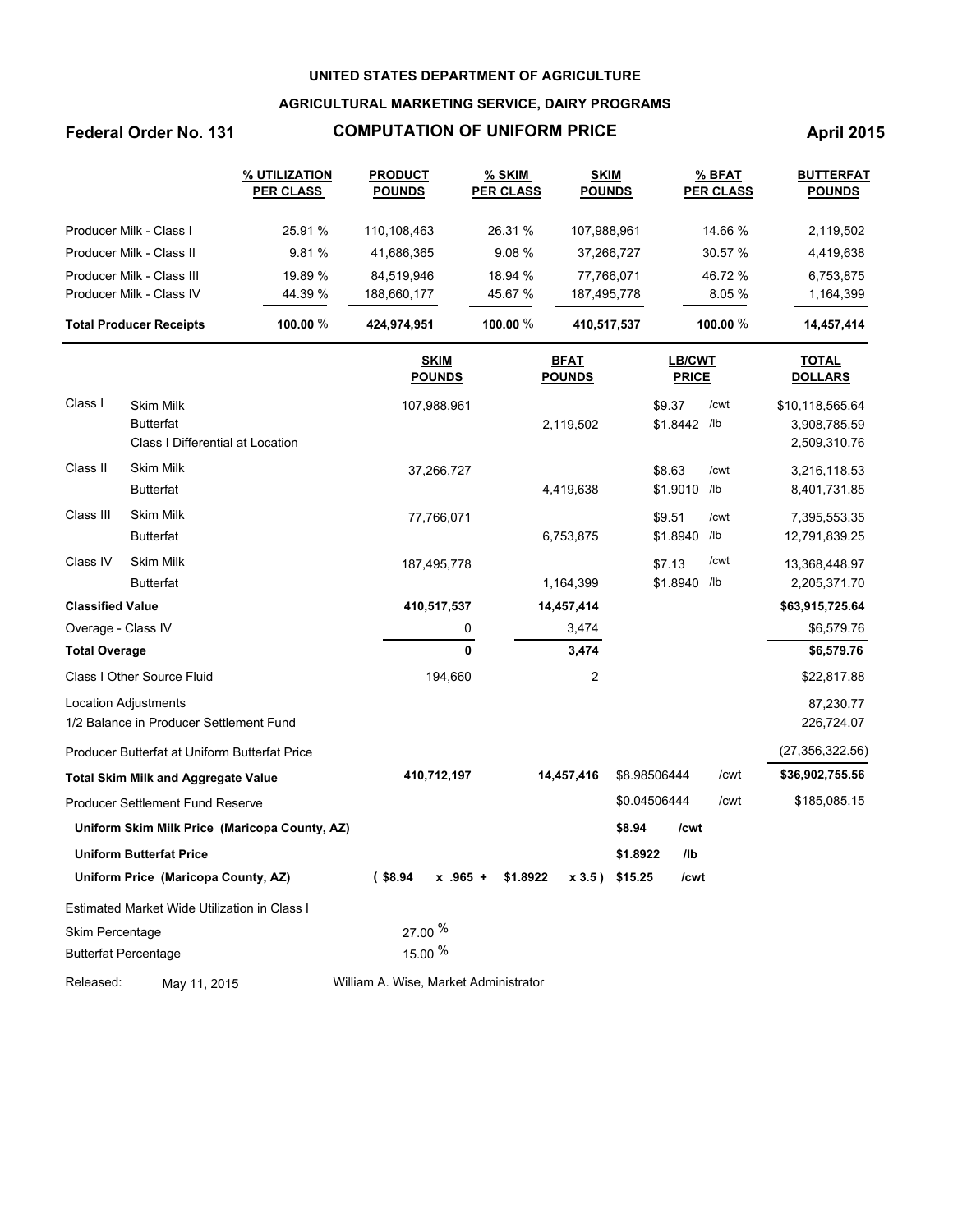## **AGRICULTURAL MARKETING SERVICE, DAIRY PROGRAMS**

# **Federal Order No. 131 COMPUTATION OF UNIFORM PRICE May 2015**

|                                | % UTILIZATION<br><b>PER CLASS</b> | <b>PRODUCT</b><br><b>POUNDS</b> | % SKIM<br><b>PER CLASS</b> | <b>SKIM</b><br><b>POUNDS</b> | % BFAT<br><b>PER CLASS</b> | <b>BUTTERFAT</b><br><b>POUNDS</b> |
|--------------------------------|-----------------------------------|---------------------------------|----------------------------|------------------------------|----------------------------|-----------------------------------|
| Producer Milk - Class I        | 24.76 %                           | 106.769.413                     | 25.11 %                    | 104,626,743                  | 14.60 %                    | 2,142,670                         |
| Producer Milk - Class II       | 9.80%                             | 42,279,243                      | 9.14%                      | 38,058,094                   | 28.76 %                    | 4,221,149                         |
| Producer Milk - Class III      | 24.37 %                           | 105.091.431                     | 23.41 %                    | 97.503.003                   | 51.70 %                    | 7,588,428                         |
| Producer Milk - Class IV       | 41.07 %                           | 177,099,942                     | 42.34 %                    | 176,375,606                  | 4.94 %                     | 724,336                           |
| <b>Total Producer Receipts</b> | 100.00 $%$                        | 431.240.029                     | 100.00 $%$                 | 416,563,446                  | 100.00 $%$                 | 14,676,583                        |

|                         |                                               | <b>SKIM</b><br><b>POUNDS</b>          | <b>BFAT</b><br><b>POUNDS</b> | LB/CWT<br><b>PRICE</b> | <b>TOTAL</b><br><b>DOLLARS</b> |
|-------------------------|-----------------------------------------------|---------------------------------------|------------------------------|------------------------|--------------------------------|
| Class I                 | <b>Skim Milk</b>                              | 104,626,743                           |                              | \$9.52<br>/cwt         | \$9,960,465.93                 |
|                         | <b>Butterfat</b>                              |                                       | 2,142,670                    | \$1.8972 /lb           | 4,065,073.52                   |
|                         | Class I Differential at Location              |                                       |                              |                        | 2,428,645.29                   |
| Class II                | <b>Skim Milk</b>                              | 38,058,094                            |                              | \$7.85<br>/cwt         | 2,987,560.38                   |
|                         | <b>Butterfat</b>                              |                                       | 4,221,149                    | \$2.0669<br>/lb        | 8,724,692.87                   |
| Class III               | <b>Skim Milk</b>                              | 97,503,003                            |                              | \$9.31<br>/cwt         | 9,077,529.58                   |
|                         | <b>Butterfat</b>                              |                                       | 7,588,428                    | \$2.0599<br>/lb        | 15,631,402.83                  |
| Class IV                | <b>Skim Milk</b>                              | 176,375,606                           |                              | /cwt<br>\$6.94         | 12,240,467.07                  |
|                         | <b>Butterfat</b>                              |                                       | 724,336                      | \$2.0599<br>/lb        | 1,492,059.73                   |
| <b>Classified Value</b> |                                               | 416,563,446                           | 14,676,583                   |                        | \$66,607,897.20                |
|                         | Class I Other Source Fluid                    | 226,515                               | 3                            |                        | \$26,893.09                    |
|                         | <b>Location Adjustments</b>                   |                                       |                              |                        | 91,199.37                      |
|                         | 1/2 Balance in Producer Settlement Fund       |                                       |                              |                        | 217,048.45                     |
|                         | Producer Butterfat at Uniform Butterfat Price |                                       |                              |                        | (29,962,250.32)                |
|                         | <b>Total Skim Milk and Aggregate Value</b>    | 416,789,961                           | 14,676,586                   | \$8.87276356           | \$36,980,787.79<br>/cwt        |
|                         | Producer Settlement Fund Reserve              |                                       |                              | \$0.04276356           | /cwt<br>\$178,234.23           |
|                         | Uniform Skim Milk Price (Maricopa County, AZ) |                                       |                              | \$8.83<br>/cwt         |                                |
|                         | <b>Uniform Butterfat Price</b>                |                                       |                              | \$2.0415<br>/lb        |                                |
|                         | Uniform Price (Maricopa County, AZ)           | $($ \$8.83<br>$x$ .965 +              | \$2.0415<br>x 3.5)           | \$15.67<br>/cwt        |                                |
|                         | Estimated Market Wide Utilization in Class I  |                                       |                              |                        |                                |
| <b>Skim Percentage</b>  |                                               | 26.00 %                               |                              |                        |                                |
|                         | <b>Butterfat Percentage</b>                   | 15.00 %                               |                              |                        |                                |
| Released:               | June 09, 2015                                 | William A. Wise, Market Administrator |                              |                        |                                |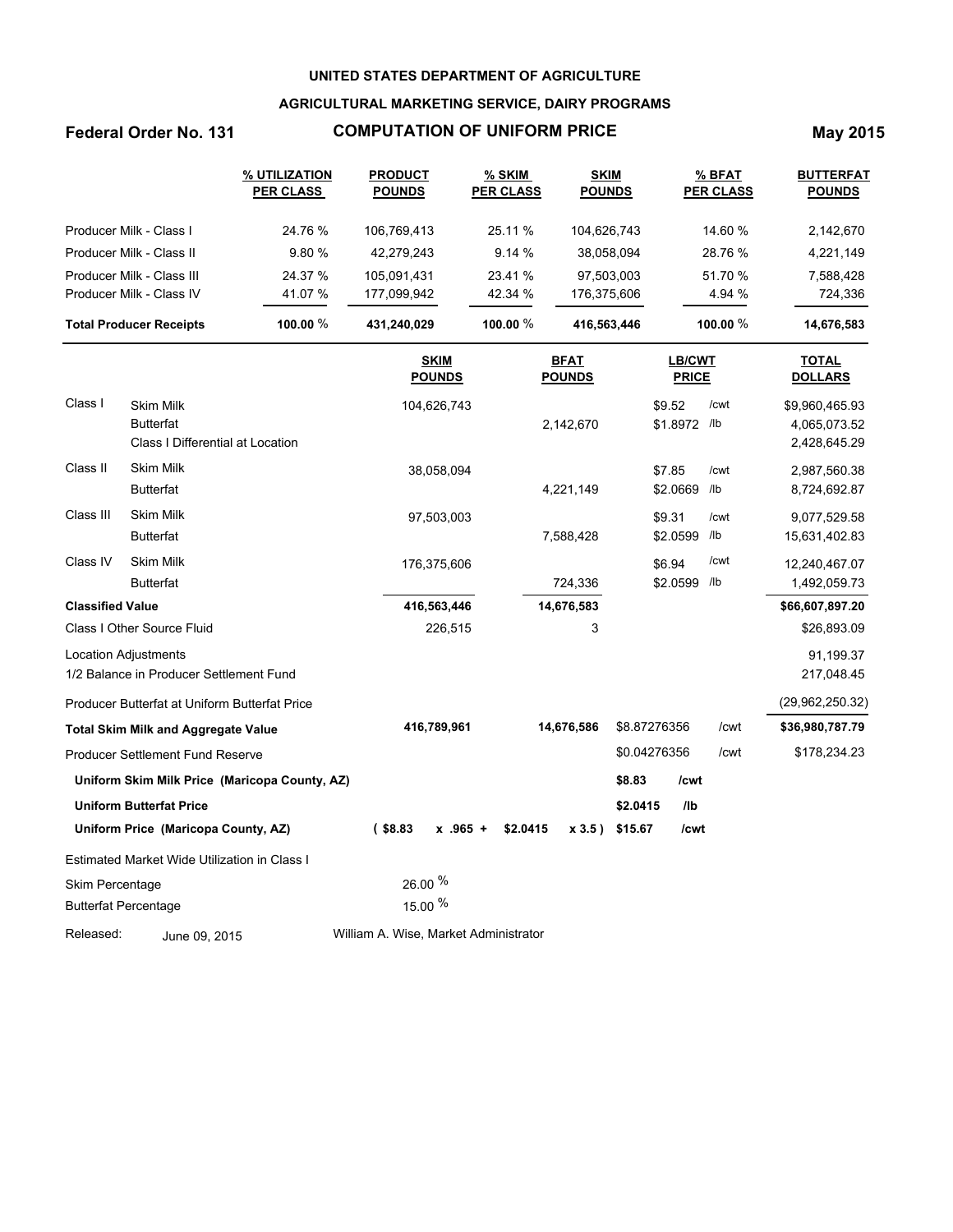## **AGRICULTURAL MARKETING SERVICE, DAIRY PROGRAMS**

# **Federal Order No. 131 COMPUTATION OF UNIFORM PRICE June 2015**

|                                | % UTILIZATION<br><b>PER CLASS</b> | <b>PRODUCT</b><br><b>POUNDS</b> | % SKIM<br><b>PER CLASS</b> | <b>SKIM</b><br><b>POUNDS</b> | % BFAT<br><b>PER CLASS</b> | <b>BUTTERFAT</b><br><b>POUNDS</b> |
|--------------------------------|-----------------------------------|---------------------------------|----------------------------|------------------------------|----------------------------|-----------------------------------|
| Producer Milk - Class I        | 26.44 %                           | 104,954,107                     | 26.82 %                    | 102,819,980                  | 15.68 %                    | 2,134,127                         |
| Producer Milk - Class II       | 11.70 %                           | 46.440.959                      | 10.98 %                    | 42.096.796                   | 31.93 %                    | 4,344,163                         |
| Producer Milk - Class III      | 25.03 %                           | 99.360.491                      | 24.09 %                    | 92.330.036                   | 51.68 %                    | 7,030,455                         |
| Producer Milk - Class IV       | 36.83 %                           | 146.190.992                     | 38.11 %                    | 146,095,066                  | 0.71%                      | 95,926                            |
| <b>Total Producer Receipts</b> | 100.00 $%$                        | 396,946,549                     | 100.00 $%$                 | 383,341,878                  | 100.00 $%$                 | 13,604,671                        |
|                                |                                   |                                 |                            |                              |                            |                                   |

|                         |                                                                          | <b>SKIM</b><br><b>POUNDS</b>          | <u>BFAT</u><br><b>POUNDS</b> | <b>LB/CWT</b><br><b>PRICE</b> |                         | <b>TOTAL</b><br><b>DOLLARS</b>                 |
|-------------------------|--------------------------------------------------------------------------|---------------------------------------|------------------------------|-------------------------------|-------------------------|------------------------------------------------|
| Class I                 | <b>Skim Milk</b><br><b>Butterfat</b><br>Class I Differential at Location | 102,819,980                           | 2,134,127                    | \$9.37<br>\$2.0281            | /cwt<br>$/$ lb          | \$9,634,232.13<br>4,328,222.96<br>2,389,428.19 |
| Class II                | <b>Skim Milk</b><br><b>Butterfat</b>                                     | 42,096,796                            | 4,344,163                    | \$7.66<br>\$2.1081            | /cwt<br>/lb             | 3,224,614.57<br>9,157,930.02                   |
| Class III               | <b>Skim Milk</b><br><b>Butterfat</b>                                     | 92,330,036                            | 7,030,455                    | \$9.71<br>\$2.1011            | /cwt<br>/lb             | 8,965,246.49<br>14,771,689.00                  |
| Class IV                | <b>Skim Milk</b><br><b>Butterfat</b>                                     | 146,095,066                           | 95,926                       | \$6.78<br>\$2.1011            | /cwt<br>/1 <sub>b</sub> | 9,905,245.47<br>201,550.12                     |
| <b>Classified Value</b> |                                                                          | 383,341,878                           | 13,604,671                   |                               |                         | \$62,578,158.95                                |
|                         | Inventory - Class III                                                    | 0                                     | 149,301                      |                               |                         | \$6,151.20                                     |
| <b>Total Inventory</b>  |                                                                          | 0                                     | 149,301                      |                               |                         | \$6,151.20                                     |
|                         | Class I Other Source Fluid                                               | 186,930                               | 4                            |                               |                         | \$21,916.41                                    |
|                         | <b>Location Adjustments</b><br>1/2 Balance in Producer Settlement Fund   |                                       |                              |                               |                         | 87,684.85<br>216,035.12                        |
|                         | Producer Butterfat at Uniform Butterfat Price                            |                                       |                              |                               |                         | (28, 507, 236.00)                              |
|                         | <b>Total Skim Milk and Aggregate Value</b>                               | 383,528,808                           | 13,604,675                   | \$8.97004601                  | /cwt                    | \$34,402,710.54                                |
|                         | Producer Settlement Fund Reserve                                         |                                       |                              | \$0.04004601                  | /cwt                    | \$153,587.98                                   |
|                         | Uniform Skim Milk Price (Maricopa County, AZ)                            |                                       |                              | \$8.93<br>/cwt                |                         |                                                |
|                         | <b>Uniform Butterfat Price</b>                                           |                                       |                              | \$2.0954<br>I <sub>1</sub>    |                         |                                                |
|                         | Uniform Price (Maricopa County, AZ)                                      | $($ \$8.93<br>$x$ .965 +              | \$2.0954<br>$x 3.5$ )        | \$15.95<br>/cwt               |                         |                                                |
|                         | Estimated Market Wide Utilization in Class I                             |                                       |                              |                               |                         |                                                |
| Skim Percentage         |                                                                          | 25.00 %                               |                              |                               |                         |                                                |
|                         | <b>Butterfat Percentage</b>                                              | 15.00 %                               |                              |                               |                         |                                                |
| Released:               | July 09, 2015                                                            | William A. Wise, Market Administrator |                              |                               |                         |                                                |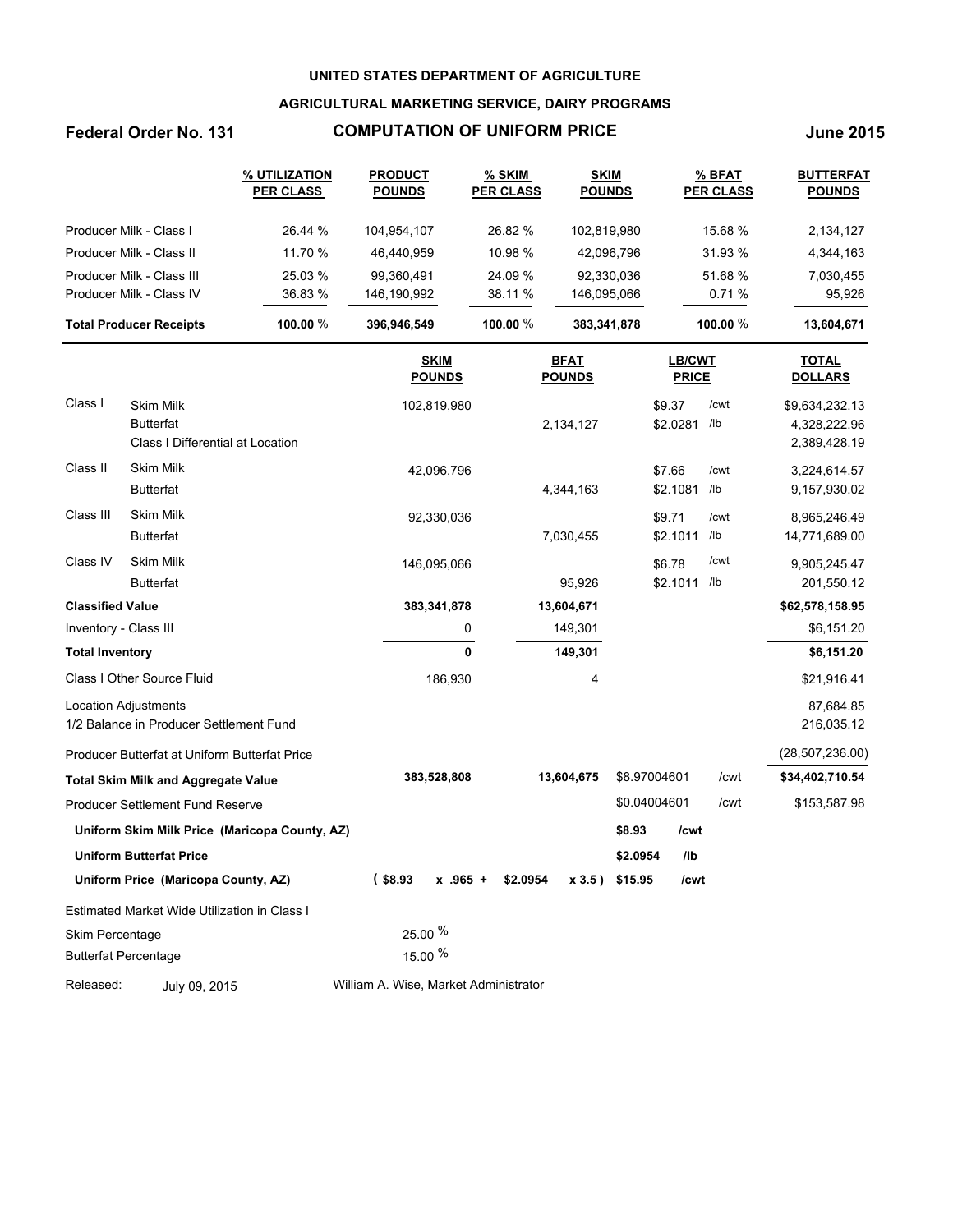## **AGRICULTURAL MARKETING SERVICE, DAIRY PROGRAMS**

# **Federal Order No. 131 COMPUTATION OF UNIFORM PRICE July 2015**

|                                | % UTILIZATION<br><b>PER CLASS</b> | <b>PRODUCT</b><br><b>POUNDS</b> | $%$ SKIM<br><b>PER CLASS</b> | <b>SKIM</b><br><b>POUNDS</b> | % BFAT<br><b>PER CLASS</b> | <b>BUTTERFAT</b><br><b>POUNDS</b> |
|--------------------------------|-----------------------------------|---------------------------------|------------------------------|------------------------------|----------------------------|-----------------------------------|
| Producer Milk - Class I        | 28.15 %                           | 108.261.659                     | 28.53 %                      | 106,060,048                  | 16.99 %                    | 2,201,611                         |
| Producer Milk - Class II       | 11.07 %                           | 42.568.222                      | 10.30 %                      | 38,258,486                   | 33.25 %                    | 4,309,736                         |
| Producer Milk - Class III      | 26.24 %                           | 100.891.308                     | 25.46 %                      | 94.597.262                   | 48.56 %                    | 6,294,046                         |
| Producer Milk - Class IV       | 34.54 %                           | 132,835,551                     | 35.71 %                      | 132,679,547                  | 1.20 %                     | 156.004                           |
| <b>Total Producer Receipts</b> | 100.00 $%$                        | 384,556,740                     | 100.00 $%$                   | 371,595,343                  | 100.00 $\%$                | 12.961.397                        |

|                             |                                                                          | <b>SKIM</b><br><b>POUNDS</b>          | <b>BFAT</b><br><b>POUNDS</b> | <b>LB/CWT</b><br><b>PRICE</b> | <b>TOTAL</b><br><b>DOLLARS</b>                          |
|-----------------------------|--------------------------------------------------------------------------|---------------------------------------|------------------------------|-------------------------------|---------------------------------------------------------|
| Class I                     | <b>Skim Milk</b><br><b>Butterfat</b><br>Class I Differential at Location | 106,060,048                           | 2,201,611                    | \$9.47<br>\$2.1115 /lb        | /cwt<br>\$10,043,886.56<br>4,648,701.62<br>2,465,009.18 |
| Class II                    | <b>Skim Milk</b><br><b>Butterfat</b>                                     | 38,258,486                            | 4,309,736                    | \$7.55<br>\$2.1195            | /cwt<br>2,888,515.68<br>/lb<br>9,134,485.46             |
| Class III                   | <b>Skim Milk</b><br><b>Butterfat</b>                                     | 94,597,262                            | 6,294,046                    | \$9.26<br>\$2.1125            | /cwt<br>8,759,706.46<br>/lb<br>13,296,172.18            |
| Class IV                    | <b>Skim Milk</b><br><b>Butterfat</b>                                     | 132,679,547                           | 156,004                      | \$5.96<br>\$2.1125            | /cwt<br>7,907,700.99<br>/lb<br>329,558.46               |
| <b>Classified Value</b>     |                                                                          | 371,595,343                           | 12,961,397                   |                               | \$59,473,736.59                                         |
| Inventory - Class II        |                                                                          | 229,267                               | 14,069                       |                               | \$2,024.22                                              |
| Inventory - Class III       |                                                                          | 42,386                                | 483,045                      |                               | 6,557.88                                                |
| <b>Total Inventory</b>      |                                                                          | 271,653                               | 497,114                      |                               | \$8,582.10                                              |
|                             | Class I Other Source Fluid                                               | 234,862                               | 3                            |                               | \$27,767.10                                             |
| <b>Location Adjustments</b> | 1/2 Balance in Producer Settlement Fund                                  |                                       |                              |                               | 86,453.39<br>205,078.10                                 |
|                             | Producer Butterfat at Uniform Butterfat Price                            |                                       |                              |                               | (27, 458, 725.90)                                       |
|                             | <b>Total Skim Milk and Aggregate Value</b>                               | 371,830,205                           | 12,961,400                   | \$8.69829587                  | /cwt<br>\$32,342,891.38                                 |
|                             | <b>Producer Settlement Fund Reserve</b>                                  |                                       |                              | \$0.04829587                  | /cwt<br>\$179,578.63                                    |
|                             | Uniform Skim Milk Price (Maricopa County, AZ)                            |                                       |                              | \$8.65<br>/cwt                |                                                         |
|                             | <b>Uniform Butterfat Price</b>                                           |                                       |                              | I <sub>1</sub><br>\$2.1185    |                                                         |
|                             | Uniform Price (Maricopa County, AZ)                                      | $($ \$8.65<br>$x$ .965 +              | \$2.1185<br>$x 3.5$ )        | \$15.76<br>/cwt               |                                                         |
|                             | Estimated Market Wide Utilization in Class I                             |                                       |                              |                               |                                                         |
| Skim Percentage             |                                                                          | 27.00 %                               |                              |                               |                                                         |
| <b>Butterfat Percentage</b> |                                                                          | 16.00 %                               |                              |                               |                                                         |
| Released:                   | August 11, 2015                                                          | William A. Wise, Market Administrator |                              |                               |                                                         |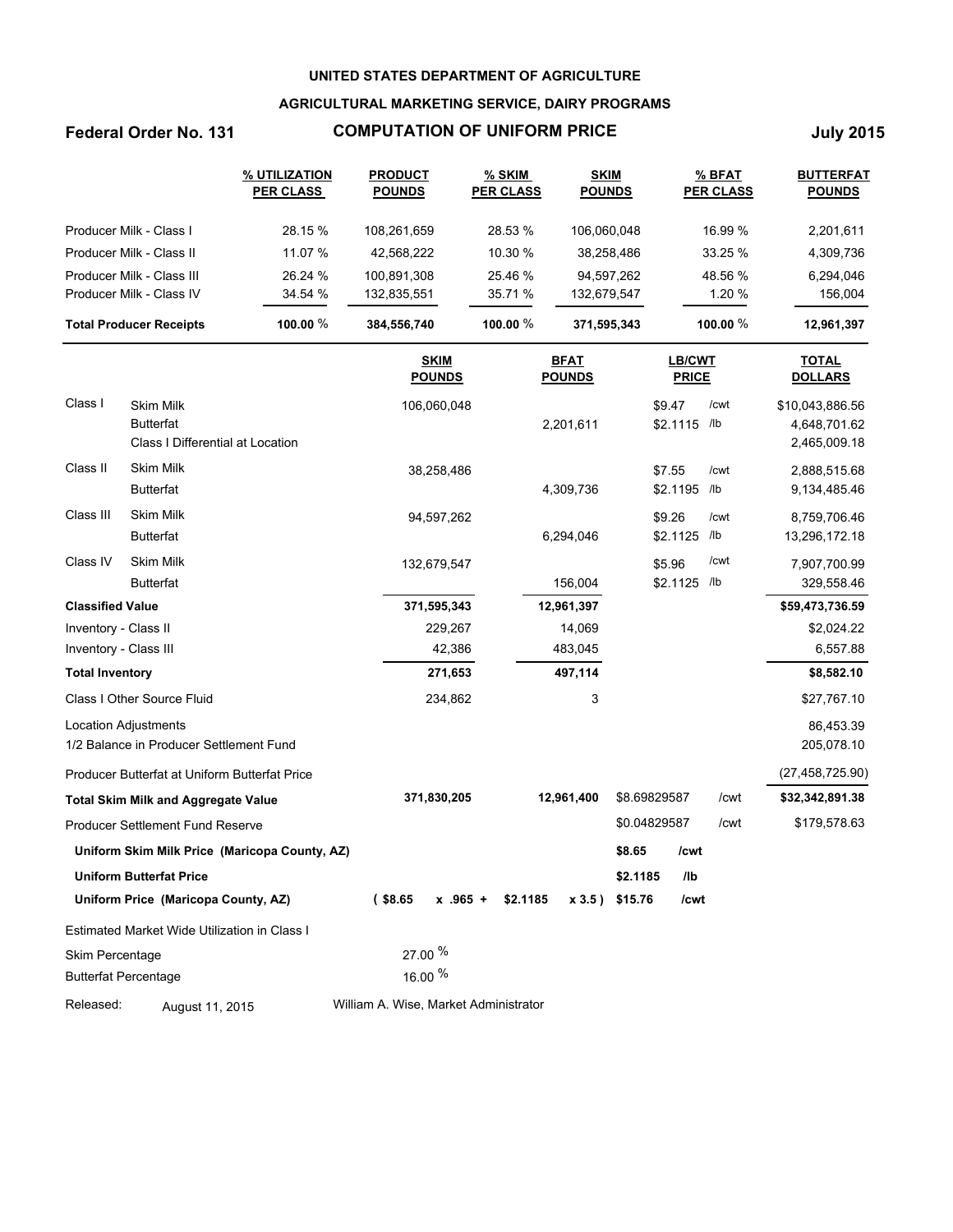## **AGRICULTURAL MARKETING SERVICE, DAIRY PROGRAMS**

# **Federal Order No. 131 COMPUTATION OF UNIFORM PRICE August 2015**

|                                | % UTILIZATION<br><b>PER CLASS</b> | <b>PRODUCT</b><br><b>POUNDS</b> | % SKIM<br><b>PER CLASS</b> | <b>SKIM</b><br><b>POUNDS</b> | % BFAT<br><b>PER CLASS</b> | <b>BUTTERFAT</b><br><b>POUNDS</b> |
|--------------------------------|-----------------------------------|---------------------------------|----------------------------|------------------------------|----------------------------|-----------------------------------|
| Producer Milk - Class I        | 30.28 %                           | 109.154.830                     | 30.73 %                    | 107,029,397                  | 17.39 %                    | 2,125,433                         |
| Producer Milk - Class II       | 13.06 %                           | 47.066.454                      | 12.15%                     | 42.309.395                   | 38.95 %                    | 4,757,059                         |
| Producer Milk - Class III      | 27.54 %                           | 99.269.232                      | 27.04 %                    | 94.171.091                   | 41.74 %                    | 5,098,141                         |
| Producer Milk - Class IV       | 29.12 %                           | 104,993,366                     | 30.08%                     | 104,759,332                  | 1.92 %                     | 234,034                           |
| <b>Total Producer Receipts</b> | 100.00 $%$                        | 360,483,882                     | 100.00 $%$                 | 348,269,215                  | 100.00 $\%$                | 12,214,667                        |

|                         |                                               | <b>SKIM</b><br><b>POUNDS</b>          | <b>BFAT</b><br><b>POUNDS</b> | <b>LB/CWT</b><br><b>PRICE</b> | <b>TOTAL</b><br><b>DOLLARS</b> |
|-------------------------|-----------------------------------------------|---------------------------------------|------------------------------|-------------------------------|--------------------------------|
| Class I                 | <b>Skim Milk</b>                              | 107,029,397                           |                              | \$9.13<br>/cwt                | \$9,771,783.95                 |
|                         | <b>Butterfat</b>                              |                                       | 2,125,433                    | \$2.1332<br>/lb               | 4,533,973.68                   |
|                         | Class I Differential at Location              |                                       |                              |                               | 2,489,121.33                   |
| Class II                | <b>Skim Milk</b>                              | 42,309,395                            |                              | \$6.82<br>/cwt                | 2,885,500.74                   |
|                         | <b>Butterfat</b>                              |                                       | 4,757,059                    | \$2.2744<br>$/$ lb            | 10,819,454.99                  |
| Class III               | <b>Skim Milk</b>                              | 94,171,091                            |                              | \$8.64<br>/cwt                | 8,136,382.27                   |
|                         | <b>Butterfat</b>                              |                                       | 5,098,141                    | \$2.2674<br>/lb               | 11,559,524.90                  |
| Class IV                | <b>Skim Milk</b>                              | 104,759,332                           |                              | /cwt<br>\$5.14                | 5,384,629.68                   |
|                         | <b>Butterfat</b>                              |                                       | 234,034                      | \$2.2674<br>/lb               | 530,648.70                     |
| <b>Classified Value</b> |                                               | 348,269,215                           | 12,214,667                   |                               | \$56,111,020.24                |
|                         | Inventory - Class III                         | 0                                     | 620,543                      |                               | \$96,122.11                    |
| <b>Total Inventory</b>  |                                               | $\mathbf{0}$                          | 620,543                      |                               | \$96,122.11                    |
|                         | Class I Other Source Fluid                    | 236,850                               | 4                            |                               | \$27,199.01                    |
|                         | <b>Location Adjustments</b>                   |                                       |                              |                               | 84,363.98                      |
|                         | 1/2 Balance in Producer Settlement Fund       |                                       |                              |                               | 208,970.00                     |
|                         | Producer Butterfat at Uniform Butterfat Price |                                       |                              |                               | (27, 491, 560.02)              |
|                         | <b>Total Skim Milk and Aggregate Value</b>    | 348,506,065                           | 12,214,671                   | \$8.33159541<br>/cwt          | \$29,036,115.32                |
|                         | <b>Producer Settlement Fund Reserve</b>       |                                       |                              | \$0.04159541<br>/cwt          | \$144,962.53                   |
|                         | Uniform Skim Milk Price (Maricopa County, AZ) |                                       |                              | \$8.29<br>/cwt                |                                |
|                         | <b>Uniform Butterfat Price</b>                |                                       |                              | I <sub>1</sub><br>\$2.2507    |                                |
|                         | Uniform Price (Maricopa County, AZ)           | $($ \$8.29<br>$x$ .965 +              | \$2.2507<br>$x 3.5$ )        | \$15.88<br>/cwt               |                                |
|                         | Estimated Market Wide Utilization in Class I  |                                       |                              |                               |                                |
| Skim Percentage         |                                               | 29.00 %                               |                              |                               |                                |
|                         | <b>Butterfat Percentage</b>                   | 17.00 %                               |                              |                               |                                |
| Released:               | September 09, 2015                            | William A. Wise, Market Administrator |                              |                               |                                |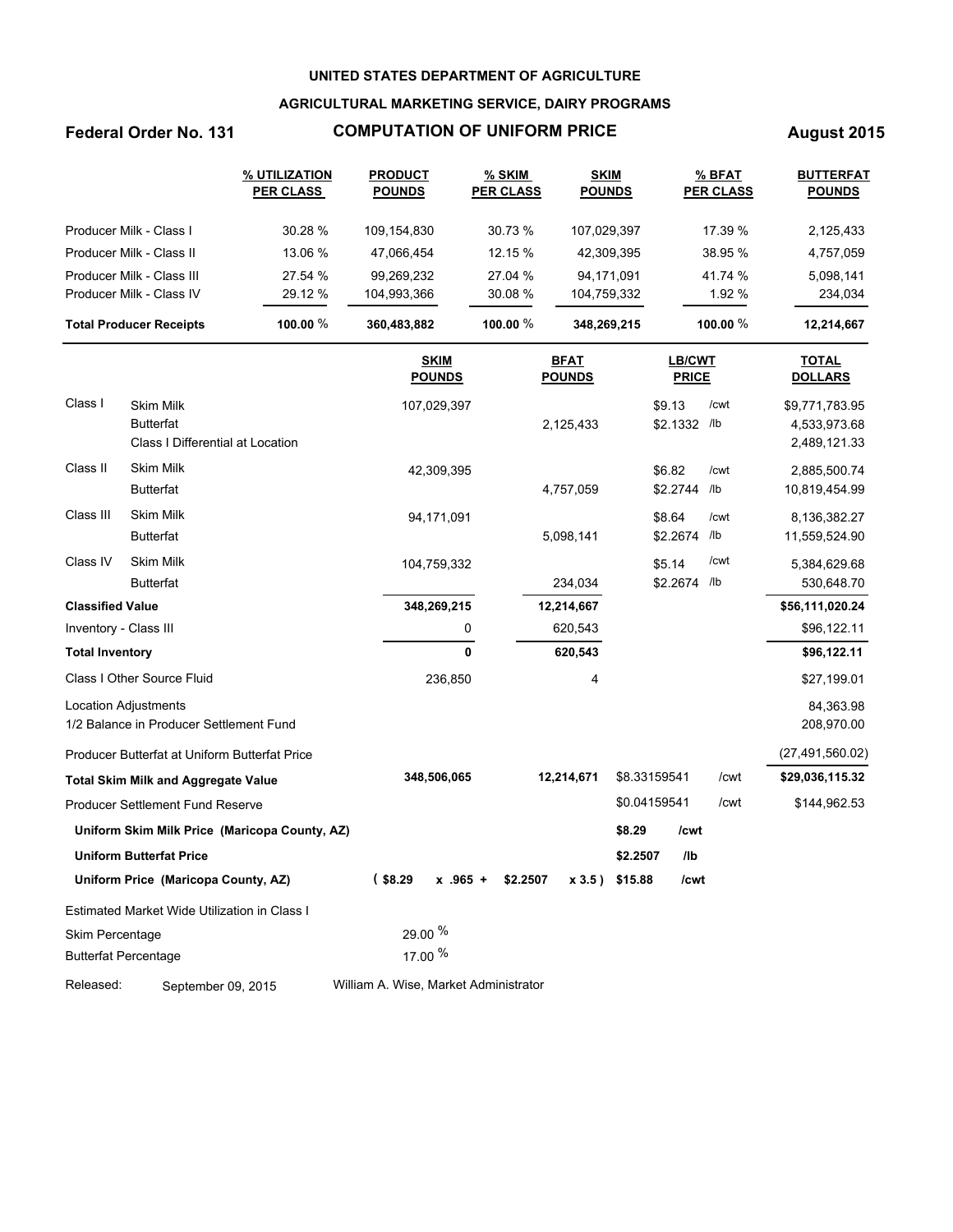## **AGRICULTURAL MARKETING SERVICE, DAIRY PROGRAMS**

# **Federal Order No. 131 COMPUTATION OF UNIFORM PRICE September 2015**

|                                | % UTILIZATION<br><b>PER CLASS</b> | <b>PRODUCT</b><br><b>POUNDS</b> | % SKIM<br><b>PER CLASS</b> | <b>SKIM</b><br><b>POUNDS</b> | % BFAT<br><b>PER CLASS</b> | <b>BUTTERFAT</b><br><b>POUNDS</b> |
|--------------------------------|-----------------------------------|---------------------------------|----------------------------|------------------------------|----------------------------|-----------------------------------|
| Producer Milk - Class I        | 29.65 %                           | 108.820.057                     | $30.10 \%$                 | 106.662.101                  | 17.11 %                    | 2,157,956                         |
| Producer Milk - Class II       | 13.51 %                           | 49.595.203                      | 12.77 %                    | 45.236.993                   | 34.55 %                    | 4,358,210                         |
| Producer Milk - Class III      | 33.05 %                           | 121.297.744                     | 32.55 %                    | 115,351,770                  | 47.14 %                    | 5.945.974                         |
| Producer Milk - Class IV       | 23.79 %                           | 87.255.764                      | 24.58 %                    | 87,104,807                   | 1.20 %                     | 150,957                           |
| <b>Total Producer Receipts</b> | 100.00 $%$                        | 366,968,768                     | 100.00 $%$                 | 354,355,671                  | 100.00 $%$                 | 12,613,097                        |

|                             |                                                                          | <b>SKIM</b><br><b>POUNDS</b>          | <b>BFAT</b><br><b>POUNDS</b> | <b>LB/CWT</b><br><b>PRICE</b> | <b>TOTAL</b><br><b>DOLLARS</b>                           |
|-----------------------------|--------------------------------------------------------------------------|---------------------------------------|------------------------------|-------------------------------|----------------------------------------------------------|
| Class I                     | <b>Skim Milk</b><br><b>Butterfat</b><br>Class I Differential at Location | 106,662,101                           | 2,157,956                    | \$9.08<br>\$2.1653 /lb        | /cwt<br>\$9,684,918.77<br>4,672,622.13<br>2,484,740.74   |
| Class II                    | Skim Milk<br><b>Butterfat</b>                                            | 45,236,993                            | 4,358,210                    | \$5.91<br>\$2.7601            | /cwt<br>2,673,506.29<br>/1 <sub>b</sub><br>12,029,095.43 |
| Class III                   | <b>Skim Milk</b><br><b>Butterfat</b>                                     | 115,351,770                           | 5,945,974                    | \$6.41<br>\$2.7531            | /cwt<br>7,394,048.45<br>/1 <sub>b</sub><br>16,369,861.02 |
| Class IV                    | <b>Skim Milk</b><br><b>Butterfat</b>                                     | 87,104,807                            | 150,957                      | \$5.64<br>\$2.7531            | /cwt<br>4,912,711.12<br>/lb<br>415,599.72                |
| <b>Classified Value</b>     |                                                                          | 354,355,671                           | 12,613,097                   |                               | \$60,637,103.67                                          |
| Inventory - Class II        |                                                                          | 286,792                               | 0                            |                               | \$2,208.30                                               |
| Inventory - Class III       |                                                                          | 104,850                               | 519,034                      |                               | 253,426.41                                               |
| <b>Total Inventory</b>      |                                                                          | 391,642                               | 519,034                      |                               | \$255,634.71                                             |
|                             | Class I Other Source Fluid                                               | 256,020                               | 2                            |                               | \$29,267.46                                              |
| <b>Location Adjustments</b> | 1/2 Balance in Producer Settlement Fund                                  |                                       |                              |                               | 124,495.19<br>198,999.51                                 |
|                             | Producer Butterfat at Uniform Butterfat Price                            |                                       |                              |                               | (33,535,707.62)                                          |
|                             | <b>Total Skim Milk and Aggregate Value</b>                               | 354,611,691                           | 12,613,099                   | \$7.81412278                  | /cwt<br>\$27,709,792.92                                  |
|                             | Producer Settlement Fund Reserve                                         |                                       |                              | \$0.04412278                  | /cwt<br>\$156,464.54                                     |
|                             | Uniform Skim Milk Price (Maricopa County, AZ)                            |                                       |                              | \$7.77<br>/cwt                |                                                          |
|                             | <b>Uniform Butterfat Price</b>                                           |                                       |                              | \$2.6588<br>/lb               |                                                          |
|                             | Uniform Price (Maricopa County, AZ)                                      | (S7.77)<br>$x$ .965 +                 | \$2.6588<br>x 3.5)           | \$16.80<br>/cwt               |                                                          |
|                             | Estimated Market Wide Utilization in Class I                             |                                       |                              |                               |                                                          |
| Skim Percentage             |                                                                          | 31.00 %                               |                              |                               |                                                          |
| <b>Butterfat Percentage</b> |                                                                          | 17.00 %                               |                              |                               |                                                          |
| Released:                   | October 08, 2015                                                         | William A. Wise, Market Administrator |                              |                               |                                                          |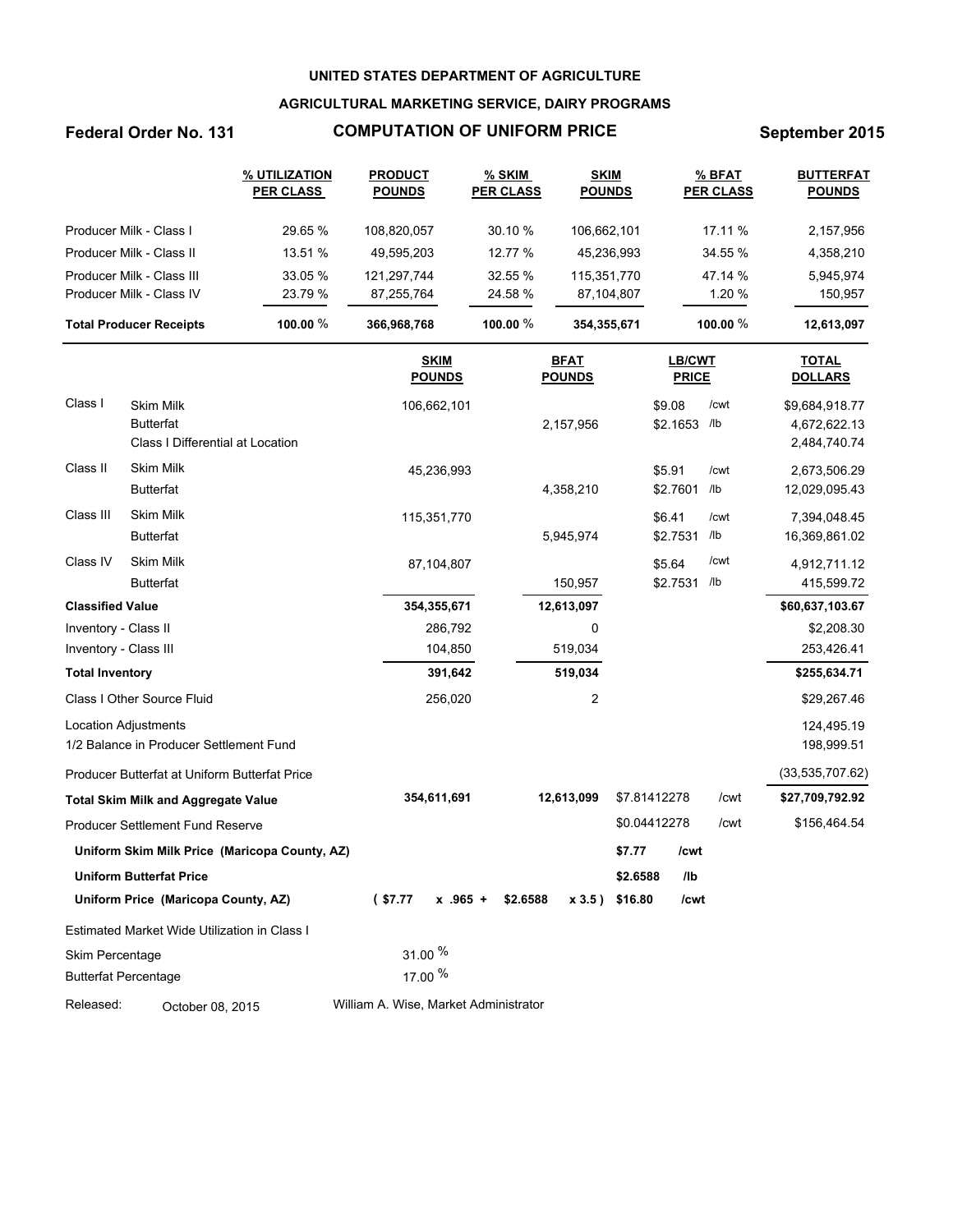### **AGRICULTURAL MARKETING SERVICE, DAIRY PROGRAMS**

# **Federal Order No. 131 COMPUTATION OF UNIFORM PRICE October 2015**

|                                | % UTILIZATION<br><b>PER CLASS</b> | <b>PRODUCT</b><br><b>POUNDS</b> | $%$ SKIM<br><b>PER CLASS</b> | <b>SKIM</b><br><b>POUNDS</b> | % BFAT<br><b>PER CLASS</b> | <b>BUTTERFAT</b><br><b>POUNDS</b> |
|--------------------------------|-----------------------------------|---------------------------------|------------------------------|------------------------------|----------------------------|-----------------------------------|
| Producer Milk - Class I        | 28.94 %                           | 112.282.863                     | 29.39 %                      | 110.025.092                  | 16.56 %                    | 2,257,771                         |
| Producer Milk - Class II       | 14.03 %                           | 54.441.452                      | 13.23%                       | 49,511,324                   | 36.17 %                    | 4,930,128                         |
| Producer Milk - Class III      | 28.29 %                           | 109.746.290                     | 27.63 %                      | 103.407.484                  | 46.50 %                    | 6,338,806                         |
| Producer Milk - Class IV       | 28.74 %                           | 111.447.535                     | 29.75 %                      | 111,342,562                  | 0.77%                      | 104,973                           |
| <b>Total Producer Receipts</b> | 100.00 $%$                        | 387,918,140                     | 100.00 $%$                   | 374,286,462                  | 100.00 $%$                 | 13,631,678                        |

|                             |                                                      |                                            | <b>SKIM</b><br><b>POUNDS</b> |          | <b>BFAT</b><br><b>POUNDS</b> |              | <b>LB/CWT</b><br><b>PRICE</b> |      | <b>TOTAL</b><br><b>DOLLARS</b> |
|-----------------------------|------------------------------------------------------|--------------------------------------------|------------------------------|----------|------------------------------|--------------|-------------------------------|------|--------------------------------|
| Class I                     | <b>Skim Milk</b>                                     |                                            | 110,025,092                  |          |                              | \$6.57       |                               | /cwt | \$7,228,648.55                 |
|                             | <b>Butterfat</b><br>Class I Differential at Location |                                            |                              |          | 2,257,771                    |              | \$2.7152 /lb                  |      | 6,130,299.83<br>2,561,888.18   |
| Class II                    | <b>Skim Milk</b>                                     |                                            | 49,511,324                   |          |                              | \$6.46       |                               | /cwt | 3,198,431.53                   |
|                             | <b>Butterfat</b>                                     |                                            |                              |          | 4,930,128                    |              | \$2.9157                      | /lb  | 14,374,774.22                  |
| Class III                   | <b>Skim Milk</b>                                     |                                            | 103,407,484                  |          |                              | \$5.47       |                               | /cwt | 5,656,389.37                   |
|                             | <b>Butterfat</b>                                     |                                            |                              |          | 6,338,806                    |              | \$2.9087                      | /lb  | 18,437,685.02                  |
| Class IV                    | <b>Skim Milk</b>                                     |                                            | 111,342,562                  |          |                              | \$6.48       |                               | /cwt | 7,214,998.02                   |
|                             | <b>Butterfat</b>                                     |                                            |                              |          | 104,973                      |              | \$2.9087                      | /lb  | 305,334.96                     |
| <b>Classified Value</b>     |                                                      |                                            | 374,286,462                  |          | 13,631,678                   |              |                               |      | \$65,108,449.68                |
| Overage - Class IV          |                                                      |                                            | 0                            |          | 6                            |              |                               |      | \$17.45                        |
| <b>Total Overage</b>        |                                                      |                                            | 0                            |          | 6                            |              |                               |      | \$17.45                        |
| Inventory - Class II        |                                                      |                                            | 18,918                       |          | 0                            |              |                               |      | \$155.13                       |
| Inventory - Class III       |                                                      |                                            | 649,950                      |          | 338,747                      |              |                               |      | 51,604.13                      |
| <b>Total Inventory</b>      |                                                      |                                            | 668,868                      |          | 338,747                      |              |                               |      | \$51,759.26                    |
|                             | Class I Other Source Fluid                           |                                            | 298,378                      |          | 4                            |              |                               |      | \$26,626.28                    |
|                             | <b>Location Adjustments</b>                          |                                            |                              |          |                              |              |                               |      | 129,340.41                     |
|                             | 1/2 Balance in Producer Settlement Fund              |                                            |                              |          |                              |              |                               |      | 187,707.03                     |
|                             | Producer Butterfat at Uniform Butterfat Price        |                                            |                              |          |                              |              |                               |      | (39, 300, 139.21)              |
|                             | <b>Total Skim Milk and Aggregate Value</b>           |                                            | 374,584,840                  |          | 13,631,682                   | \$6.99541415 |                               | /cwt | \$26,203,760.90                |
|                             | Producer Settlement Fund Reserve                     |                                            |                              |          |                              | \$0.04541415 |                               | /cwt | \$170,114.52                   |
|                             | Uniform Skim Milk Price (Maricopa County, AZ)        |                                            |                              |          |                              | \$6.95       | /cwt                          |      |                                |
|                             | <b>Uniform Butterfat Price</b>                       |                                            |                              |          |                              | \$2.8830     | I <sub>1</sub>                |      |                                |
|                             | Uniform Price (Maricopa County, AZ)                  | $($ \$6.95                                 | $x$ .965 +                   | \$2.8830 | x 3.5)                       | \$16.80      | /cwt                          |      |                                |
|                             | Estimated Market Wide Utilization in Class I         |                                            |                              |          |                              |              |                               |      |                                |
| Skim Percentage             |                                                      | 30.00 %                                    |                              |          |                              |              |                               |      |                                |
| <b>Butterfat Percentage</b> |                                                      | 17.00 %                                    |                              |          |                              |              |                               |      |                                |
|                             |                                                      | $\mathbf{A}$ , $\mathbf{A}$ , $\mathbf{B}$ |                              |          |                              |              |                               |      |                                |

Released: November 10, 2015 William A. Wise, Market Administrator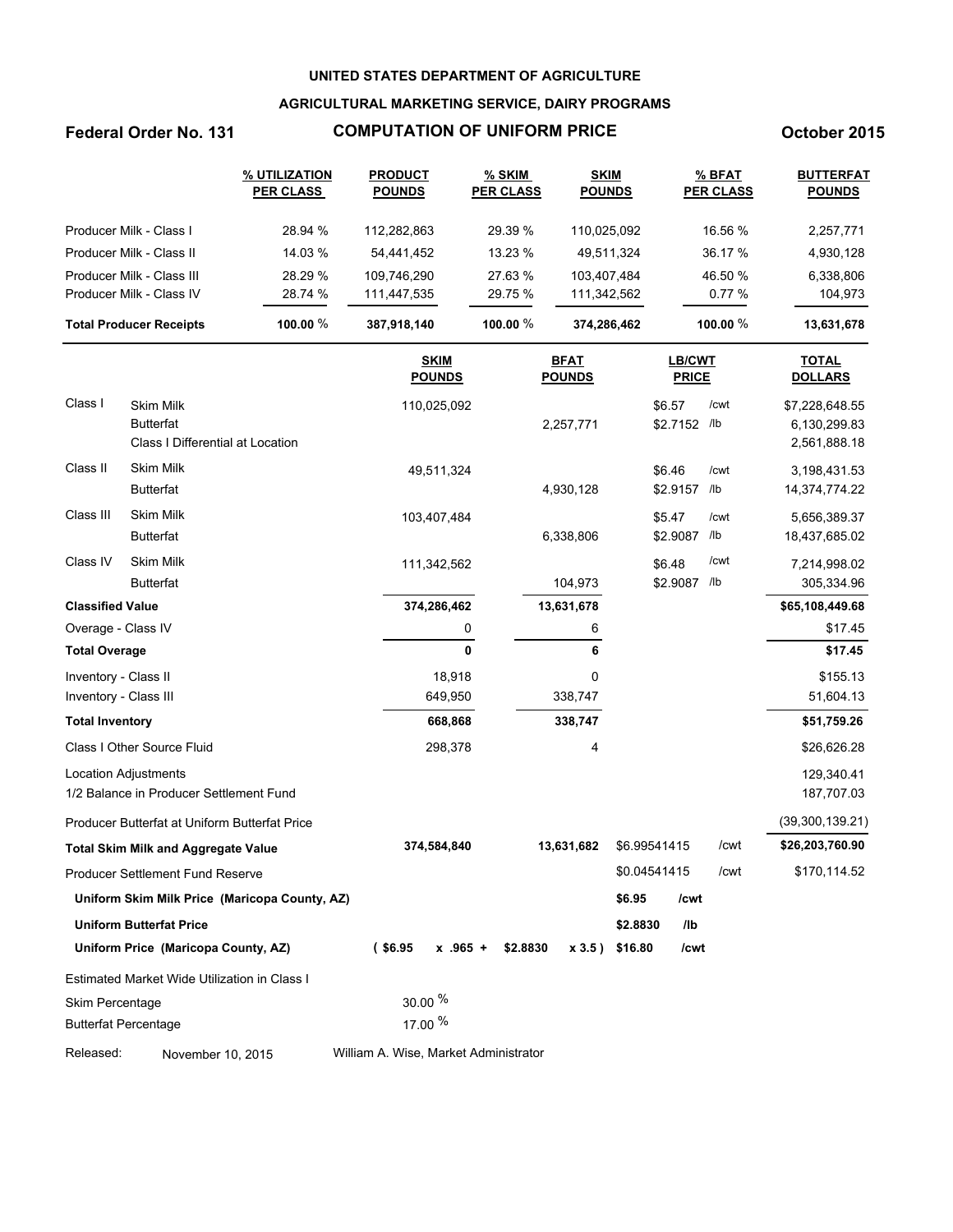### **AGRICULTURAL MARKETING SERVICE, DAIRY PROGRAMS**

# **Federal Order No. 131 COMPUTATION OF UNIFORM PRICE November 2015**

|                                | % UTILIZATION<br><b>PER CLASS</b> | <b>PRODUCT</b><br><b>POUNDS</b> | % SKIM<br><b>PER CLASS</b> | <b>SKIM</b><br><b>POUNDS</b> | % BFAT<br><b>PER CLASS</b> | <b>BUTTERFAT</b><br><b>POUNDS</b> |
|--------------------------------|-----------------------------------|---------------------------------|----------------------------|------------------------------|----------------------------|-----------------------------------|
| Producer Milk - Class I        | 28.44 %                           | 108.431.878                     | 28.90 %                    | 106.220.491                  | 15.99 %                    | 2,211,387                         |
| Producer Milk - Class II       | 10.00 %                           | 38,112,872                      | 9.09%                      | 33.417.647                   | 33.95 %                    | 4,695,225                         |
| Producer Milk - Class III      | 29.23 %                           | 111.459.372                     | 28.48 %                    | 104,643,104                  | 49.29 %                    | 6,816,268                         |
| Producer Milk - Class IV       | 32.33%                            | 123,304,205                     | 33.53 %                    | 123, 197, 144                | 0.77%                      | 107,061                           |
| <b>Total Producer Receipts</b> | 100.00 $%$                        | 381,308,327                     | 100.00 $%$                 | 367,478,386                  | 100.00 $\%$                | 13,829,941                        |

|                         |                                               | <b>SKIM</b><br><b>POUNDS</b>          | <b>BFAT</b><br><b>POUNDS</b> | <b>LB/CWT</b><br><b>PRICE</b> | <b>TOTAL</b><br><b>DOLLARS</b> |
|-------------------------|-----------------------------------------------|---------------------------------------|------------------------------|-------------------------------|--------------------------------|
| Class I                 | <b>Skim Milk</b>                              | 106,220,491                           |                              | \$6.65<br>/cwt                | \$7,063,662.65                 |
|                         | <b>Butterfat</b>                              |                                       | 2,211,387                    | \$2.8756<br>/lb               | 6,359,064.45                   |
|                         | Class I Differential at Location              |                                       |                              |                               | 2,473,248.97                   |
| Class II                | <b>Skim Milk</b>                              | 33,417,647                            |                              | \$7.35<br>/cwt                | 2,456,197.07                   |
|                         | <b>Butterfat</b>                              |                                       | 4,695,225                    | \$3.1900<br>/lb               | 14,977,767.75                  |
| Class III               | <b>Skim Milk</b>                              | 104,643,104                           |                              | \$4.31<br>/cwt                | 4,510,117.78                   |
|                         | <b>Butterfat</b>                              |                                       | 6,816,268                    | \$3.1830<br>/lb               | 21,696,181.04                  |
| Class IV                | <b>Skim Milk</b>                              | 123, 197, 144                         |                              | /cwt<br>\$5.96                | 7,342,549.78                   |
|                         | <b>Butterfat</b>                              |                                       | 107,061                      | \$3.1830<br>/lb               | 340,775.16                     |
| <b>Classified Value</b> |                                               | 367,478,386                           | 13,829,941                   |                               | \$67,219,564.65                |
| Inventory - Class II    |                                               | 0                                     | 5,262                        |                               | \$1,480.20                     |
| Inventory - Class III   |                                               | 870,467                               | 34,496                       |                               | (9,426.88)                     |
| <b>Total Inventory</b>  |                                               | 870,467                               | 39,758                       |                               | (\$7,946.68)                   |
|                         | Class I Other Source Fluid                    | 300,487                               | 3                            |                               | \$27,052.53                    |
|                         | <b>Location Adjustments</b>                   |                                       |                              |                               | 128,799.73                     |
|                         | 1/2 Balance in Producer Settlement Fund       |                                       |                              |                               | 191,418.00                     |
|                         | Producer Butterfat at Uniform Butterfat Price |                                       |                              |                               | (43, 424, 641.17)              |
|                         | <b>Total Skim Milk and Aggregate Value</b>    | 367,778,873                           | 13,829,944                   | \$6.56216244<br>/cwt          | \$24,134,247.06                |
|                         | <b>Producer Settlement Fund Reserve</b>       |                                       |                              | \$0.04216244<br>/cwt          | \$155,064.55                   |
|                         | Uniform Skim Milk Price (Maricopa County, AZ) |                                       |                              | \$6.52<br>/cwt                |                                |
|                         | <b>Uniform Butterfat Price</b>                |                                       |                              | I <sub>1</sub><br>\$3.1399    |                                |
|                         | Uniform Price (Maricopa County, AZ)           | $($ \$6.52<br>$x$ .965 +              | \$3.1399<br>x 3.5)           | \$17.28<br>/cwt               |                                |
|                         | Estimated Market Wide Utilization in Class I  |                                       |                              |                               |                                |
| Skim Percentage         |                                               | 29.00 %                               |                              |                               |                                |
|                         | <b>Butterfat Percentage</b>                   | 17.00 %                               |                              |                               |                                |
| Released:               | December 10, 2015                             | William A. Wise, Market Administrator |                              |                               |                                |